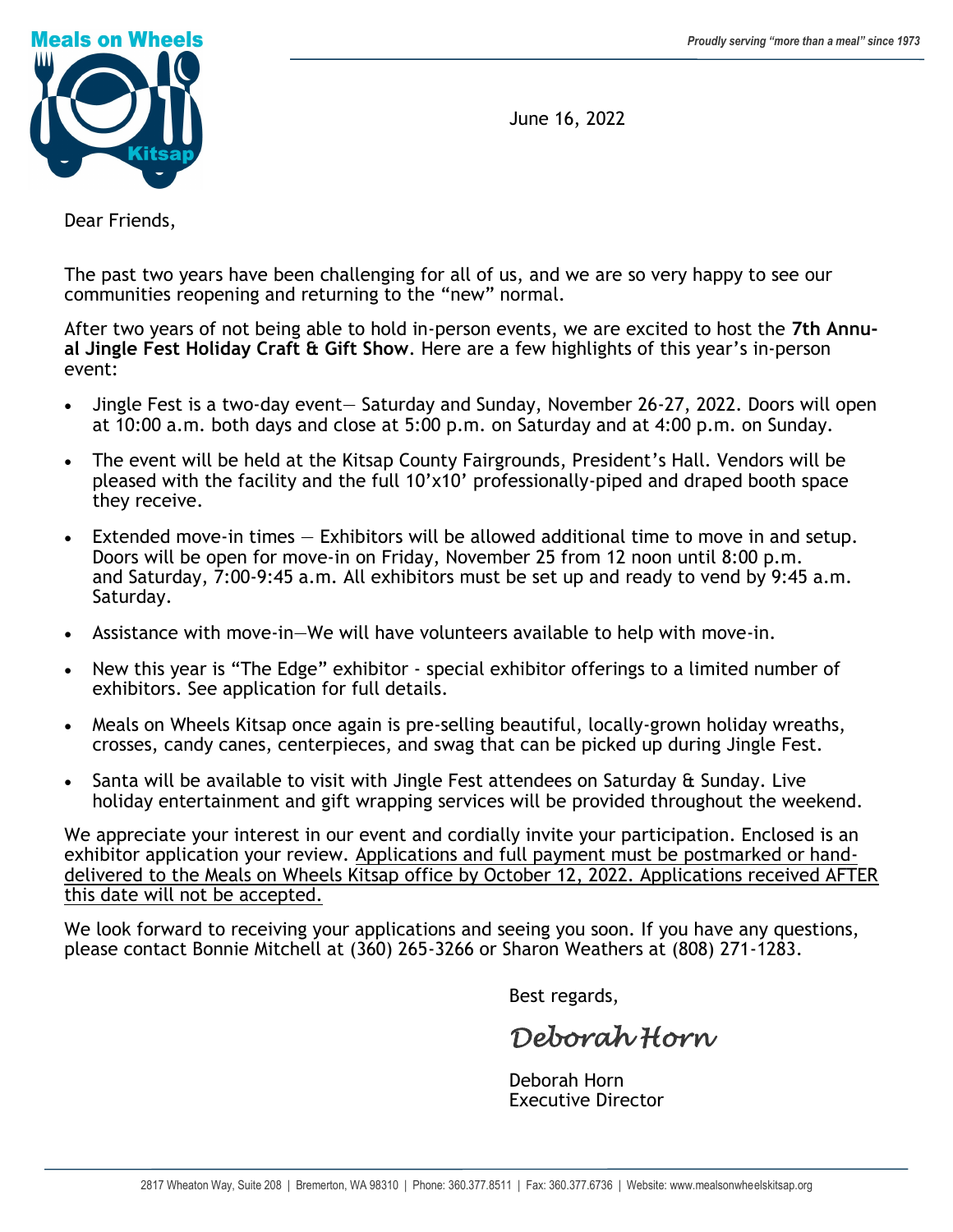# **7TH ANNUAL "JINGLE FEST" HOLIDAY CRAFT & GIFT SHOW**

**SATURDAY ~ NOVEMBER 26, 2022 ~ 10am to 5pm SUNDAY ~ NOVEMBER 27, 2022 ~ 10am to 4pm Kitsap County Fairgrounds, President's Hall 1250 NW Fairgrounds Road, Bremerton, WA 98311**



# **EXHIBITOR APPLICATION** *Application Deadline—October 12, 2022*



**( Please Print or Type Clearly )**

**Type of Vendor-Select One**: ( ) Artisan/Crafter ( ) Direct Sales ( ) Service ( ) Food Vendor

|  | UBI # _____________________ |                                       |  |
|--|-----------------------------|---------------------------------------|--|
|  |                             | $City$ $Zip$                          |  |
|  |                             |                                       |  |
|  |                             | OK to Text? Y or N                    |  |
|  |                             |                                       |  |
|  |                             | Twitter _____________________________ |  |

**CAUTION: Food Service and Food/Gift Exhibitors:** Exhibitors selling food items of any kind are required to meet Kitsap Public Health District requirements and obtain necessary temporary food permits. For information, call (360) 728-2235 or visit www.kitsappublichealth.org.

**EXHIBITOR FEES: The exhibitor fee is \$175** and includes a full 10 x 10 space, piped and draped with an 10' back curtain and 3' side curtains. Power, tables, or chairs are **NOT** included, but are available at additional cost. See optional add-on's below. We **do not** charge exhibitors a commission on sales made during our show.

**"THE EDGE" - NEW IN 2022:** It's optional and only available to a limited number of exhibitors. For an additional \$25 fee, 30 exhibitors with "The Edge" will enjoy the following added benefits — (1) business name, booth number and mapping on "The Edge" passport, (2) additional promotion over PA system during two-day event, (3) special exhibitor ID badge with "The Edge" designation, and (4) prominent booth signage.

|                   | Optional Add-On's: "The Edge" = \$25.00 |
|-------------------|-----------------------------------------|
| (first-come basis | 8 ft. table = $$8.00$ each              |
| AND must be       | Chair = $$2.00$ each                    |
| ordered at time   | Electrical - Booth = $$10.00$           |
| of application)   | Electrical - Spider Box = \$75.00       |
|                   |                                         |

**Online registration is available at**: www.mealsonwheelskitsap.org/jinglefest.html

**Or make checks payable and mail with completed application on or before October 12, 2022 to: Meals on Wheels Kitsap 2817 Wheaton Way, Suite 208 Bremerton, WA 98310**

## **EXHIBITOR FEES & OPTIONAL ADD-ON's** (please check all that apply)

|                            | () Exhibitor Booth Fee-\$175.00                |      |
|----------------------------|------------------------------------------------|------|
|                            | () "The Edge" $-$ \$25.00 * NEW THIS YEAR * \$ |      |
|                            | () 8 ft Tables $-$ \$8.00/each x _________ QTY | S in |
|                            |                                                |      |
|                            | $($ ) Electrical for Booth $-$ \$10.00         |      |
|                            | $($ ) Electrical Spider Box- $$75.00$          |      |
| TOTAL DUE WITH APPLICATION |                                                |      |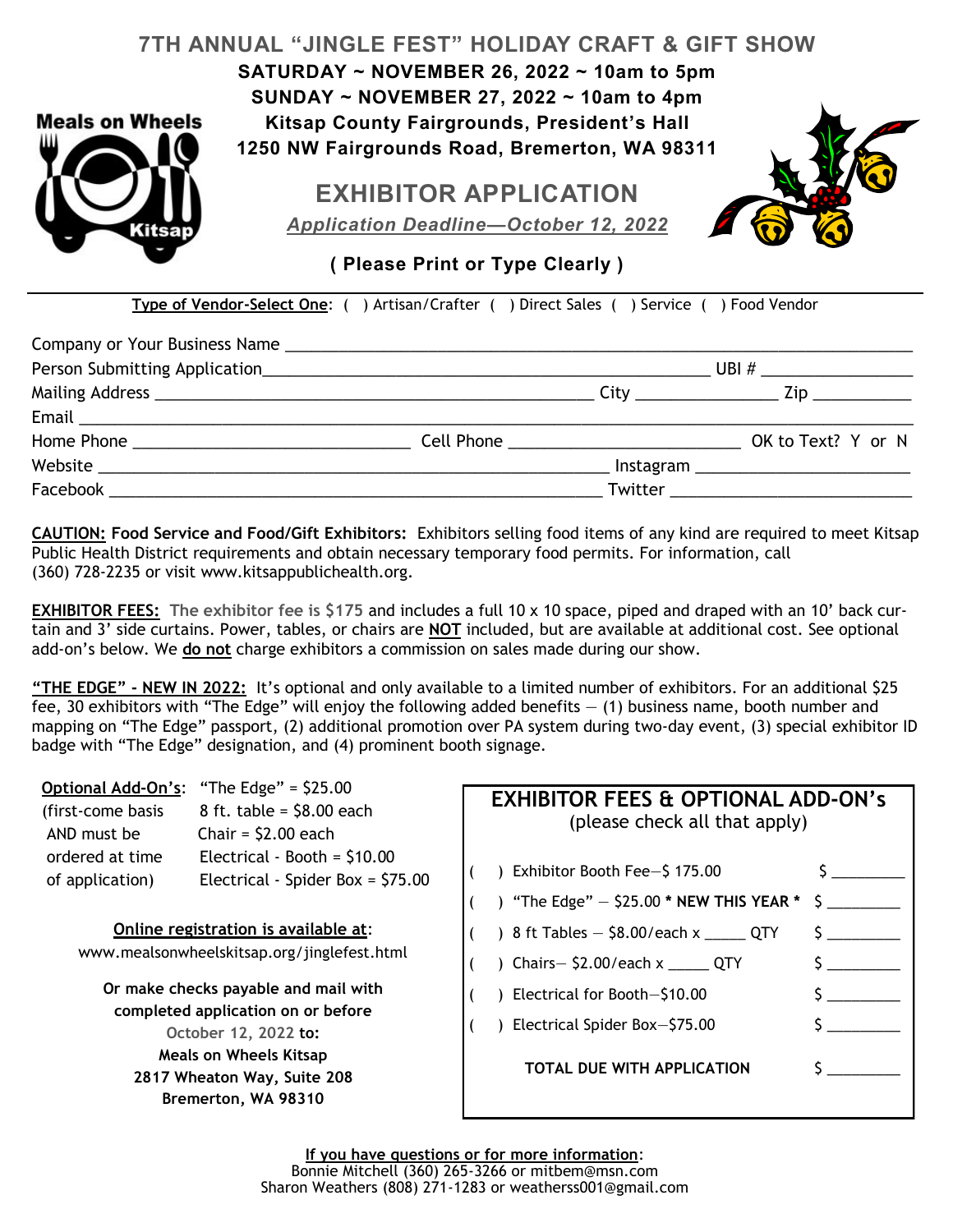**IMPORTANT**: For cancellation and refund policy, please refer to "Terms and Conditions". Payment must accompany application. Also, please review, sign, date and return the "**Terms and Conditions**" found on pages 3 & 4. Your application is not valid if this is not returned with application and payment.

**RAFFLE**: Meals on Wheels Kitsap will be holding a raffle. Your voluntary donations will be greatly appreciated. Donations will be collected at event. Please include a business card to help promote your business and products/services you offer. May we count on your support?  $($  ) YES  $($   $)$  NO

# **PRODUCTS & SERVICES**

### **ALL EXHIBITORS ARE REQUIRED TO COMPLETE THIS SECTION! YOUR APPLICATION WILL NOT BE ACCEPTED IF LEFT INCOMPLETE OR BLANK.**

## **EVENT ORGANIZERS RESERVE THE RIGHT TO LIMIT THE NUMBER OF VENDORS IN ALL PRODUCT AND SERVICE**

**CATEGORIES.** Please provide a complete list and description of **all** products and services you plan to sell or display at Jingle Fest this year. Changes to this list after your application has been submitted must also be approved by the Event Committee. We highly suggest submitting a product list and/or pictures of the items you intend to sell or display with this application. Photos submitted may be used to promote the event. **With the exception of direct sales products and services, we DO NOT grant or promise exclusivity to any exhibitor. Further, you will not be allowed to sell or display any items not listed here!**

 $\_$  ,  $\_$  ,  $\_$  ,  $\_$  ,  $\_$  ,  $\_$  ,  $\_$  ,  $\_$  ,  $\_$  ,  $\_$  ,  $\_$  ,  $\_$  ,  $\_$  ,  $\_$  ,  $\_$  ,  $\_$  ,  $\_$  ,  $\_$  ,  $\_$  ,  $\_$  ,  $\_$  ,  $\_$  ,  $\_$  ,  $\_$  ,  $\_$  ,  $\_$  ,  $\_$  ,  $\_$  ,  $\_$  ,  $\_$  ,  $\_$  ,  $\_$  ,  $\_$  ,  $\_$  ,  $\_$  ,  $\_$  ,  $\_$  ,

 $\_$  ,  $\_$  ,  $\_$  ,  $\_$  ,  $\_$  ,  $\_$  ,  $\_$  ,  $\_$  ,  $\_$  ,  $\_$  ,  $\_$  ,  $\_$  ,  $\_$  ,  $\_$  ,  $\_$  ,  $\_$  ,  $\_$  ,  $\_$  ,  $\_$  ,  $\_$  ,  $\_$  ,  $\_$  ,  $\_$  ,  $\_$  ,  $\_$  ,  $\_$  ,  $\_$  ,  $\_$  ,  $\_$  ,  $\_$  ,  $\_$  ,  $\_$  ,  $\_$  ,  $\_$  ,  $\_$  ,  $\_$  ,  $\_$  ,

 $\_$  ,  $\_$  ,  $\_$  ,  $\_$  ,  $\_$  ,  $\_$  ,  $\_$  ,  $\_$  ,  $\_$  ,  $\_$  ,  $\_$  ,  $\_$  ,  $\_$  ,  $\_$  ,  $\_$  ,  $\_$  ,  $\_$  ,  $\_$  ,  $\_$  ,  $\_$  ,  $\_$  ,  $\_$  ,  $\_$  ,  $\_$  ,  $\_$  ,  $\_$  ,  $\_$  ,  $\_$  ,  $\_$  ,  $\_$  ,  $\_$  ,  $\_$  ,  $\_$  ,  $\_$  ,  $\_$  ,  $\_$  ,  $\_$  ,

 $\_$  , and the set of the set of the set of the set of the set of the set of the set of the set of the set of the set of the set of the set of the set of the set of the set of the set of the set of the set of the set of th

 $\_$  , and the contribution of the contribution of the contribution of the contribution of the contribution of  $\mathcal{L}_i$ 

 $\_$  , and the contribution of the contribution of the contribution of the contribution of the contribution of  $\mathcal{L}_i$ 

 $\_$  ,  $\_$  ,  $\_$  ,  $\_$  ,  $\_$  ,  $\_$  ,  $\_$  ,  $\_$  ,  $\_$  ,  $\_$  ,  $\_$  ,  $\_$  ,  $\_$  ,  $\_$  ,  $\_$  ,  $\_$  ,  $\_$  ,  $\_$  ,  $\_$  ,  $\_$  ,  $\_$  ,  $\_$  ,  $\_$  ,  $\_$  ,  $\_$  ,  $\_$  ,  $\_$  ,  $\_$  ,  $\_$  ,  $\_$  ,  $\_$  ,  $\_$  ,  $\_$  ,  $\_$  ,  $\_$  ,  $\_$  ,  $\_$  ,

 $\_$  ,  $\_$  ,  $\_$  ,  $\_$  ,  $\_$  ,  $\_$  ,  $\_$  ,  $\_$  ,  $\_$  ,  $\_$  ,  $\_$  ,  $\_$  ,  $\_$  ,  $\_$  ,  $\_$  ,  $\_$  ,  $\_$  ,  $\_$  ,  $\_$  ,  $\_$  ,  $\_$  ,  $\_$  ,  $\_$  ,  $\_$  ,  $\_$  ,  $\_$  ,  $\_$  ,  $\_$  ,  $\_$  ,  $\_$  ,  $\_$  ,  $\_$  ,  $\_$  ,  $\_$  ,  $\_$  ,  $\_$  ,  $\_$  ,

 $\_$  ,  $\_$  ,  $\_$  ,  $\_$  ,  $\_$  ,  $\_$  ,  $\_$  ,  $\_$  ,  $\_$  ,  $\_$  ,  $\_$  ,  $\_$  ,  $\_$  ,  $\_$  ,  $\_$  ,  $\_$  ,  $\_$  ,  $\_$  ,  $\_$  ,  $\_$  ,  $\_$  ,  $\_$  ,  $\_$  ,  $\_$  ,  $\_$  ,  $\_$  ,  $\_$  ,  $\_$  ,  $\_$  ,  $\_$  ,  $\_$  ,  $\_$  ,  $\_$  ,  $\_$  ,  $\_$  ,  $\_$  ,  $\_$  ,

 $\_$  ,  $\_$  ,  $\_$  ,  $\_$  ,  $\_$  ,  $\_$  ,  $\_$  ,  $\_$  ,  $\_$  ,  $\_$  ,  $\_$  ,  $\_$  ,  $\_$  ,  $\_$  ,  $\_$  ,  $\_$  ,  $\_$  ,  $\_$  ,  $\_$  ,  $\_$  ,  $\_$  ,  $\_$  ,  $\_$  ,  $\_$  ,  $\_$  ,  $\_$  ,  $\_$  ,  $\_$  ,  $\_$  ,  $\_$  ,  $\_$  ,  $\_$  ,  $\_$  ,  $\_$  ,  $\_$  ,  $\_$  ,  $\_$  ,

 $\_$  ,  $\_$  ,  $\_$  ,  $\_$  ,  $\_$  ,  $\_$  ,  $\_$  ,  $\_$  ,  $\_$  ,  $\_$  ,  $\_$  ,  $\_$  ,  $\_$  ,  $\_$  ,  $\_$  ,  $\_$  ,  $\_$  ,  $\_$  ,  $\_$  ,  $\_$  ,  $\_$  ,  $\_$  ,  $\_$  ,  $\_$  ,  $\_$  ,  $\_$  ,  $\_$  ,  $\_$  ,  $\_$  ,  $\_$  ,  $\_$  ,  $\_$  ,  $\_$  ,  $\_$  ,  $\_$  ,  $\_$  ,  $\_$  ,

 $\_$  ,  $\_$  ,  $\_$  ,  $\_$  ,  $\_$  ,  $\_$  ,  $\_$  ,  $\_$  ,  $\_$  ,  $\_$  ,  $\_$  ,  $\_$  ,  $\_$  ,  $\_$  ,  $\_$  ,  $\_$  ,  $\_$  ,  $\_$  ,  $\_$  ,  $\_$  ,  $\_$  ,  $\_$  ,  $\_$  ,  $\_$  ,  $\_$  ,  $\_$  ,  $\_$  ,  $\_$  ,  $\_$  ,  $\_$  ,  $\_$  ,  $\_$  ,  $\_$  ,  $\_$  ,  $\_$  ,  $\_$  ,  $\_$  ,

 $\_$  ,  $\_$  ,  $\_$  ,  $\_$  ,  $\_$  ,  $\_$  ,  $\_$  ,  $\_$  ,  $\_$  ,  $\_$  ,  $\_$  ,  $\_$  ,  $\_$  ,  $\_$  ,  $\_$  ,  $\_$  ,  $\_$  ,  $\_$  ,  $\_$  ,  $\_$  ,  $\_$  ,  $\_$  ,  $\_$  ,  $\_$  ,  $\_$  ,  $\_$  ,  $\_$  ,  $\_$  ,  $\_$  ,  $\_$  ,  $\_$  ,  $\_$  ,  $\_$  ,  $\_$  ,  $\_$  ,  $\_$  ,  $\_$  ,

 $\_$  , and the contribution of the contribution of the contribution of the contribution of the contribution of  $\mathcal{L}_i$ 

( attach additional sheets if necessary )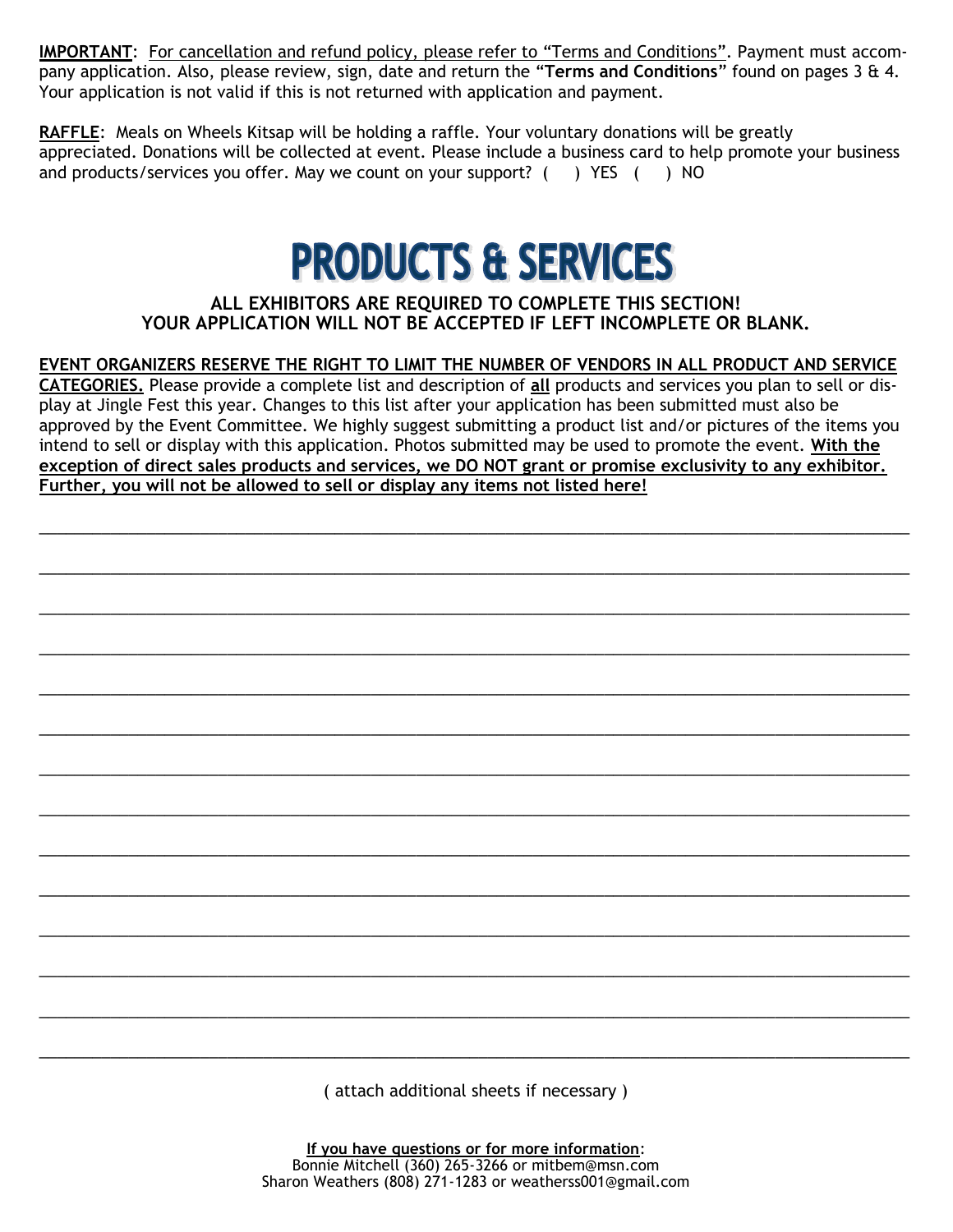#### **Page 1 of 2**

#### **Event Information**

Thank you for your participation in "Jingle Fest" Holiday Craft & Gift Show, a fundraising event for Meals on Wheels Kitsap. All exhibitor fees, raffle proceeds, and/or voluntary donations we receive will be used to further our mission of providing meals and other nutrition and social services to older persons in Kitsap County to maintain and improve their health and support their independence.

#### **Setup & Breakdown**

Exhibitors will be allowed access to the facility and may begin setting up their displays anytime Friday from 12:00-8:00p.m. or Saturday from 7:00-9:45 a.m. Exhibits must be setup and ready by 9:45 a.m. on show day.

You may begin breakdown when the show closes on Sunday at 4:00 p.m. We must vacate the premises by 6:30 p.m. on Sunday. **Exhibitors may not begin packing or dismantling their displays prior to event closing. NO EXCEPTIONS!** Please leave the parking lot adjacent to President's Hall open for event attendees. Exhibitors may move their vehicles to the lower parking lot (on the side of the Pavilion) after unloading.

#### **Licenses and Permits**

Any and all city, county, state or federal licenses, inspections, or permits required by law of any exhibitor in the installation of or operation of a display shall be obtained by the exhibitor at his/her own expense prior to the opening of the show.

#### **Cancellation & Refund Policy**

Your exhibitor fee is non-refundable unless a written cancellation request is received by our office before 3:00pm, October 14, 2022. You **cannot** transfer your space to another vendor without prior approval. Violation will result in the non-approved replacement vendor being dismissed from the event immediately and no refund will be provided.

If in the event of circumstances beyond our control, including local, state, or federal government COVID-19 pandemic restrictions, forces us to cancel the event, vendors will receive a refund minus a \$25 administrative fee or given the option to apply their fees to the Jingle Fest 2023 event.

#### **Covid-19**

Extra precautions are being taken to ensure the health and safety of everyone involved. The following are recommended guidelines for all event participants:

- Face coverings/masks may be worn by all vendors and customers.
- Vendors will clean and disinfect your items and surfaces regularly.
- Stay at home and do not attend show if you are sick.
- Must comply with any and all COVID-19 precautions in place for local county, state, or federal government at the time of the event.

If in the event of circumstances beyond our control, including COVID-19 pandemic restrictions, force us to cancel the event, vendors will receive a refund minus a \$25 administrative fee or given the option to apply their fees to the Jingle Fest 2022 event.

#### **Liability Waiver**

In consideration for my participation in this event, I, on behalf of myself, my heirs, assigns and next of kin, and/or I, as principal, member, shareholder, officer, director, or other authorized representative of the above business entity, HEREBY WAIVE AND RELEASE, indemnify, hold harmless and forever discharge Bremerton Services Association, doing business as, Meals on Wheels Kitsap, and its agents, employees, officers, directors, affiliates, successors, volunteers and assigns, and Kitsap County, its officials, directors, officers, employees and agents, (hereinafter, the "Released Parties"), of and from any and all claims, demands, debts, contracts, expenses, causes of action, lawsuits, damages and liabilities, of every kind and nature, whether known or unknown, in law or equity, that I ever had or may have, arising from or in any way related to my participation in the "Jingle Fest" Holiday Craft & Gift Show.